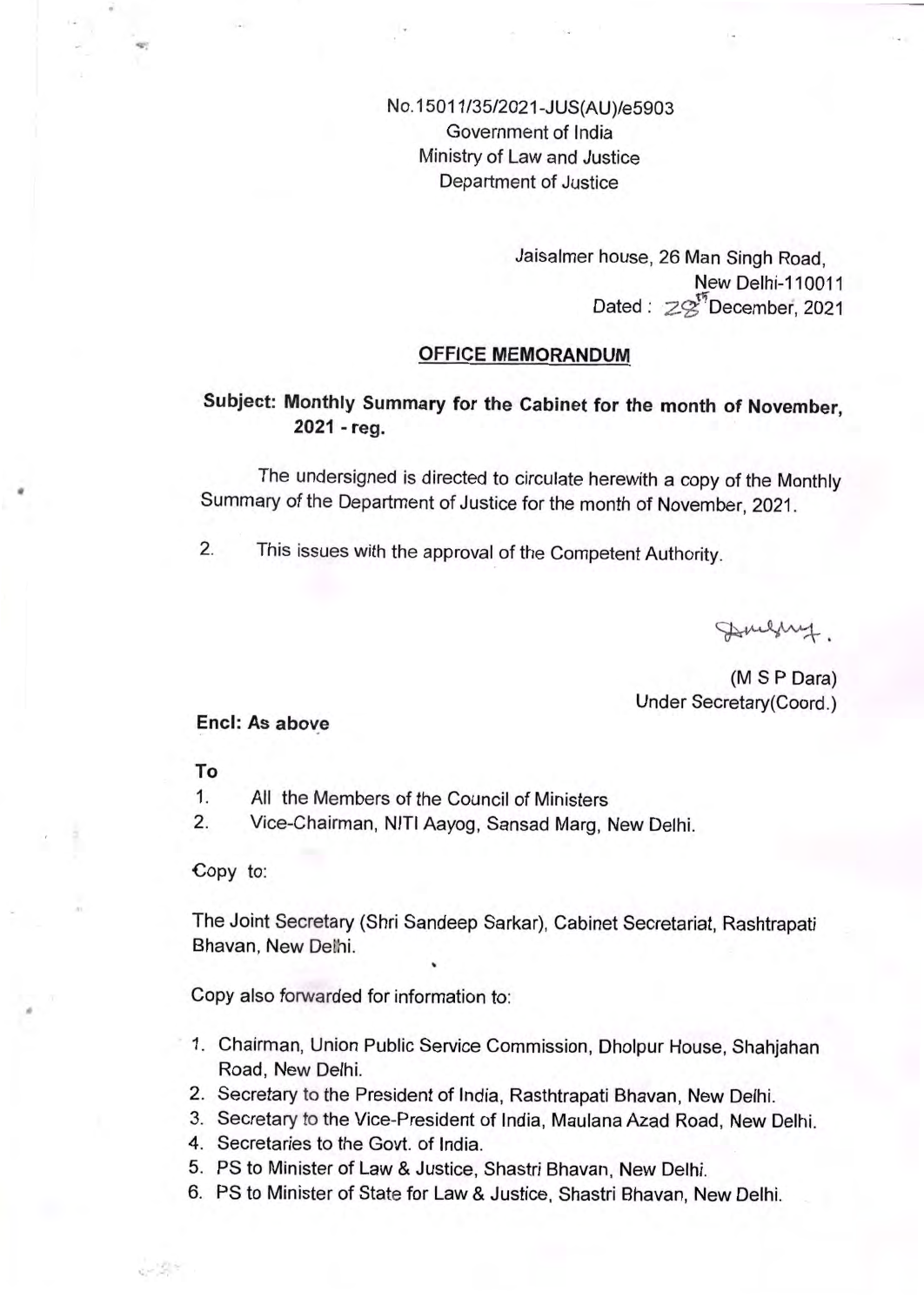## Government of India Ministry of Law & Justice Department of Justice

## Subject: Monthly Summary for the month of November, 2021 in respect of Department of Justice

The following are the important activities of the Department of Justice for the month of November, 2021.

#### 1. Azadi Ka Amrit Mahotsav:

•

in 1

o lit

- Department of Justice has organized a number of events during the allotted week of 8<sup>th</sup> -14<sup>th</sup> November, 2021 under Azadi Ka Amrit Mahotsav. During this week, the Department initiated Login Week Campaign under its Tele-Law: Reaching the Unreached, to promote increased access to pre- litigation advice for rightfully claiming their entitlements and timely redressal of their difficulties. More than 52000 beneficiaries were reached out through 4200 awareness sessions and nearly 17000 were provided with legal advice and consultation by dedicated pool of Panel Lawyers through video/teleconferencing facilities under Tele-Law. To maximize outreach Tele-Law on Wheels campaign was also rolled out where special Tele-Law branded Mobile Vans traveled in different parts of the country to spread the message of Tele-Law through playing of videos, radio jingle and distribution of Tele-Law leaflets.
- A mega event was also organized by the Department on  $13<sup>th</sup>$  November which was attended by more than 65,000 participants and it was presided by Hon'ble Minister of Law and Justice and Hon'ble Minister of State. On this occasion 126 best performing front-line functionaries were felicitated whose relentless efforts in the far flung areas of the country has helped Tele law reach glorious heights. A Tele-Law Mobile App has also been launched for enabling seamless connect of beneficiaries with Panel Lawyers. Various print and digital knowledge products were released which includes Tele-Law brochure, Tele-Law movies, Tele-Law Logo and Tele-Law Mascot to ensure citizen participation.
- National Legal Services Authority (NALSA) had also organized a chain of events. The Legal Services Day was observed across the country on 9th November. A Valedictory Function for the "Pan India Legal Awareness & Outreach Campaign" was organized on 14<sup>th</sup> November. As a part of this campaign, Door-to-Door visits were organized reaching out to 83 cr citizens. Nearly 6 lakh Awareness Programmes were organized benefiting 26 cr citizens. More than 39,000 Legal Aid Clinics were held which assisted nearly 1.50 cr citizens. 26,460 Mobile Vans were deployed in 3.21 lakh villages which sensitized 19 cr citizens about Legal Aid services.
- Department of Justice also organized Legal Literacy week from 8<sup>th</sup> 14<sup>th</sup> November, 2021 in the North-Eastern States of Arunachal Pradesh, Sikkim and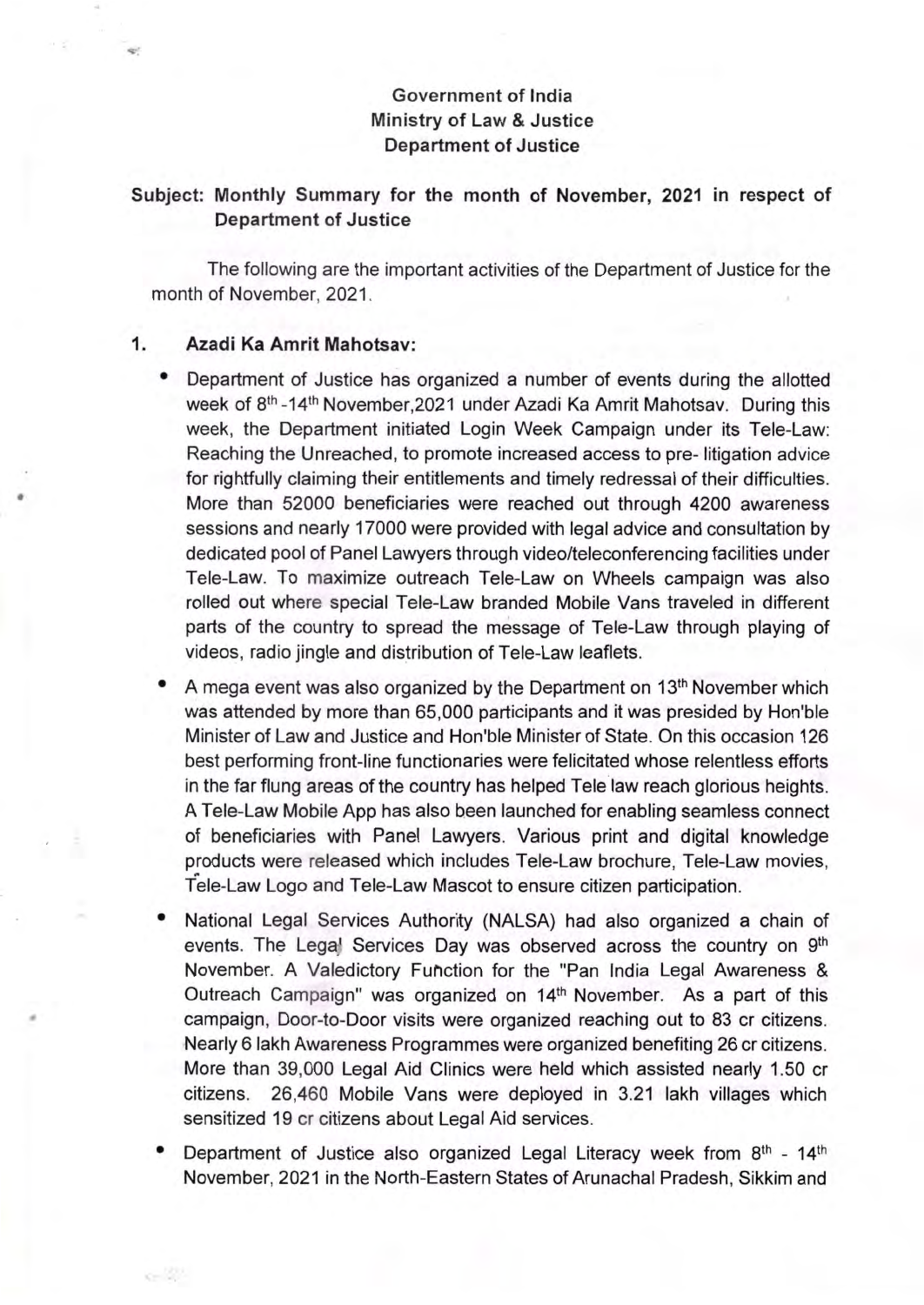Manipur. Awareness and sensitization activities benefitted more than 20,000 participants.

### 2. Commemorating Constitution Day, 26<sup>th</sup> November, 2021:

- On the occasion of celebration of Constitution Day on 26.11.2021, arrangements were made in Jaisalmer House to enable the staff and members of the Department of Justice to participate in the reading of the Preamble of the Constitution of India and joining in the oath taking ceremony 'live' with the Hon'ble President of India. To popularize the importance of Constitution in the lives of common man, a Webinar on "Fundamental Duties' was organized. Vice Chancellors from National Law University, New Delhi and National Law University, Mumbai and Registrar of National Law School of India University, Bengaluru participated to enlighten the participants on the philosophical background of Fundamental Duties, Constitutional provisions on Fundamental Duties and the need of following Fundamental Duties during Covid times. The webinar reached out to 24,000+ participants including front line functionaries (Para legal Volunteers, Village level entrepreneurs and Panel Lawyers) of Tele-Law-Programme.
- 3. Amendment in Supreme Court Judges (Salaries and Conditions of Service) Act. 1958 and High Court Judges (Salaries and Conditions of Service) Act, 1954.:
	- Amendment in Supreme Court Judges (Salaries and Conditions of Service) Act. 1958 and High Court Judges (Salaries and Conditions of Service) Act, 1954 was introduced in Lok Sabha on 30.11.2021

#### 4. Centrally Sponsored Scheme for Infrastructure Development:

• Video Conference meeting was held with the representatives of State Governments/ High Courts to review the status of the implementation of the procedure for release of funds under the CSS through PFMS on 10.11.2021. Presently, under the CSS for Judicial infrastructure, 6089 Court Halls (completed and under construction) and 4813 Residential Units (completed and under construction) are geotagged with the NyayaVikas 2.0 portal.

#### 5. Fast Track Special Courts (FTSCs):

er<sup>. 19</sup>

•

si l

• As a result of continuous follow up with the States & High Courts 681 FTSCs including 381 exclusive POCSO courts are operational in 27 States/UTs and as per inputs received from dashboard, total 64217 cases were disposed by these FTSCs up to November, 2021.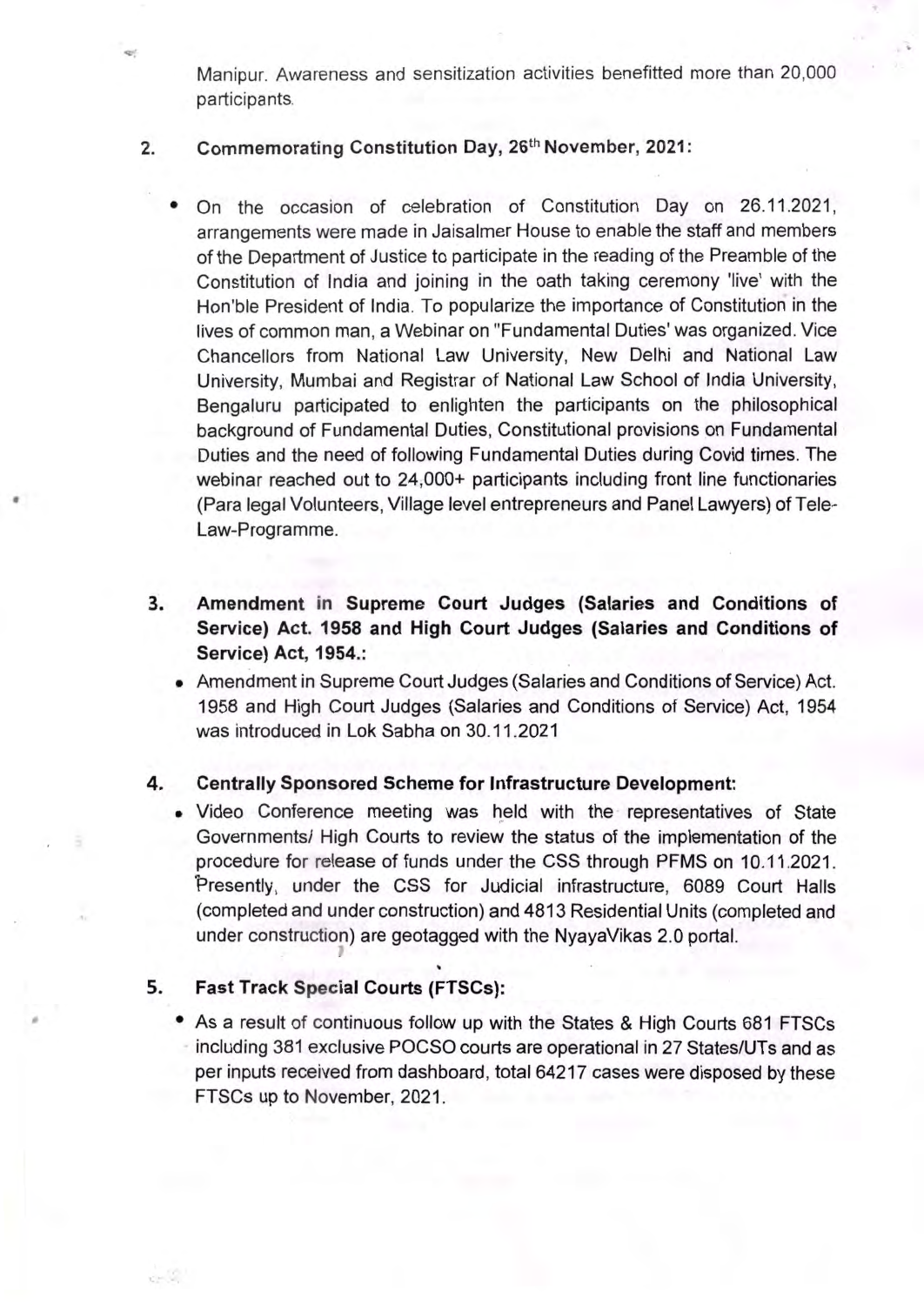6. eCourts Mission Mode Project Phase-II:

- Wide Area Network: BSNL has commissioned 2956 court complexes out of the 2992 complexes with 10 Mbps to 100 Mbps bandwidth speed.
- Virtual Courtroom: On 01-11-2021, 'Model Virtual Court', an initiative of Orissa High Court was inaugurated in the Districts of Angul and Nayagarh in the State of Orissa. The biggest advantage attached to these courts is that there can be recording of evidence of witnesses from any location so that the trial can proceed without any hitch, and there can be specific time-slots for witnesses to appear so that there is no wastage of anyone's time. They are well equipped to deal with recording of evidence; they have a visualiser to show documents to the witness etc.
- National Judicial Data Grid: Through the eCourts services platform, litigants can access case status information in respect of over 19.56 crore cases and more than 15.72 crore orders/judgments.
- Virtual Court: Over 99 lakh cases (99,54,216) have been handled by 15 virtual courts and in more than 18 lakhs (18,37,985) cases online fine of more than Rs. 193 crore (193.15 Crore) has been realized till 01.112021.
- e-Committee Website Live in Twelve Regional Languages in addition to English: With the coordinated effort from High Courts, the e-Committee website is now live in 12 regional languages and English taking the total to 13 languages till 31 08.2021.
- Implementation of Rules of Video Conferencing: A total of 21 High Courts have implemented Video Conferencing rules. Additionally, under the jurisdiction of 28 High Courts, 23 District Courts have adopted the Video Conferencing rules as on 31.08.202t.
- Implementation of Rules of e-filing: Under the jurisdiction of 28 High Courts, 11 District Courts have adopted the model rules of e-Filing as on 31.08.2021.
- National Service and Tracking of Electronic Summons (NSTEP) and epayment: As on 31.08.2021, 17 High Courts have implemented NSTEP. 15 High Courts have implemented epayments and Court Fees Act amended in 22 High Courts already.
- eSewa Kendra: As pn *315<sup>t</sup>* July 2021, 365 eSewa Kendra's have been made functional in 20 High Courts. Fhese have been funded both by the eCourts project as well out of state funds.
- eCourts Mobile App: eCourts Mobile App has recorded total downloads of 68.04 lakh downloads till 1<sup>st</sup> November 2021.

•

e 57

• eCourts Services Mobile App: A multilingual eCourts Services Mobile Version 2.0 was launched by Justice N.V. Ramana, Chief Justice of India, at Vigyan Bhawan on 27.11.2021.